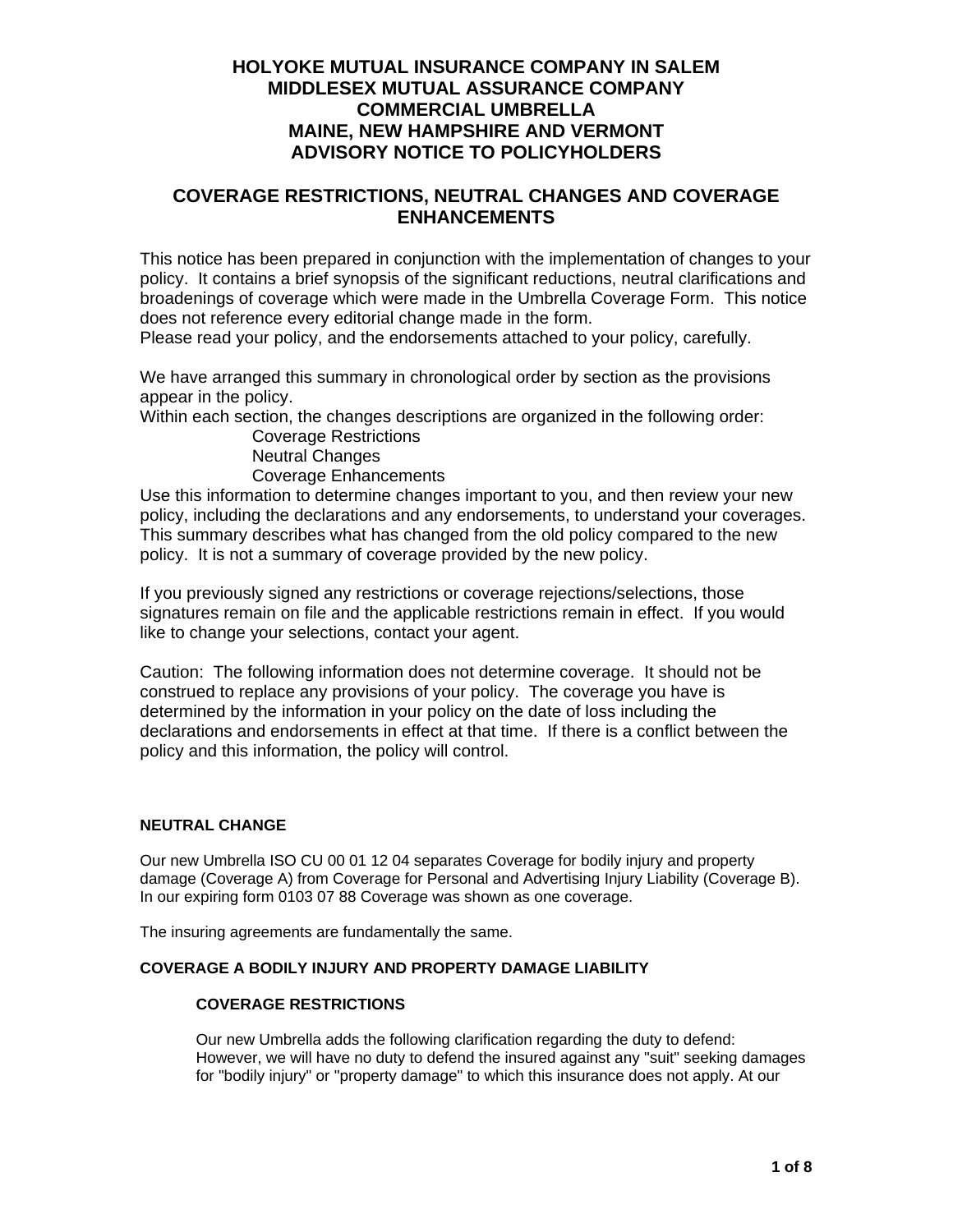discretion, we may investigate any "occurrence" that may involve this insurance and settle any resultant claim or "suit", for which we have the duty to defend. But:

- **(1)** The amount we will pay for the "ultimate net loss" is limited as described in Section III – Limits Of Insurance; and
	- **(2)** Our right and duty to defend ends when we have used up the applicable limit of insurance in the payment of judgments or settlements under Coverages A or B.

Our expiring Umbrella did not address this issue.

Our new Umbrella adds the following clarification regarding the circumstance surrounding the occurrence of a claim:

- **b.** This insurance applies to "bodily injury" and "property damage" only if:
- **(1)** The "bodily injury" or "property damage" is caused by an "occurrence" that takes place in the "coverage territory";
- **(2)** The "bodily injury" or "property damage" occurs during the policy period; and
- **(3)** Prior to the policy period, no insured listed under Paragraph **1.** of Section **II** Who Is An Insured and no "employee" authorized by you to give or receive notice of an "occurrence" or claim, knew that the "bodily injury" or "property damage" had occurred, in whole or in part. If such a listed insured or authorized "employee" knew, prior to the policy period, that the "bodily injury" or "property damage" occurred, then any continuation, change or resumption of such "bodily injury" or "property damage" during or after the policy period will be deemed to have been known prior to the policy period.
- **c.** "Bodily injury" or "property damage" which occurs during the policy period and was not, prior to the policy period, known to have occurred by any insured listed under Paragraph **1.** of Section **II** – Who Is An Insured or any "employee" authorized by you to give or receive notice of an "occurrence" or claim, includes any continuation, change or resumption of that "bodily injury" or "property damage" after the end of the policy period.
- **d.** "Bodily injury" or "property damage" will be deemed to have been known to have occurred at the earliest time when any insured listed under Paragraph **1.** of Section **II** – Who Is An Insured or any "employee" authorized by you to give or receive notice of an "occurrence" or claim:
	- **(1)** Reports all, or any part, of the "bodily injury" or "property damage" to us or any other insurer;
	- **(2)** Receives a written or verbal demand or claim for damages because of the "bodily injury" or "property damage"; or
	- **(3)** Becomes aware by any other means that "bodily injury" or "property damage" has occurred or has begun to occur.

 **e.** Damages because of "bodily injury" include damages claimed by any person or organization for care, loss of services or death resulting at any time from the "bodily injury".

Our expiring Umbrella did not address the issue of the insured's knowledge of the occurrence.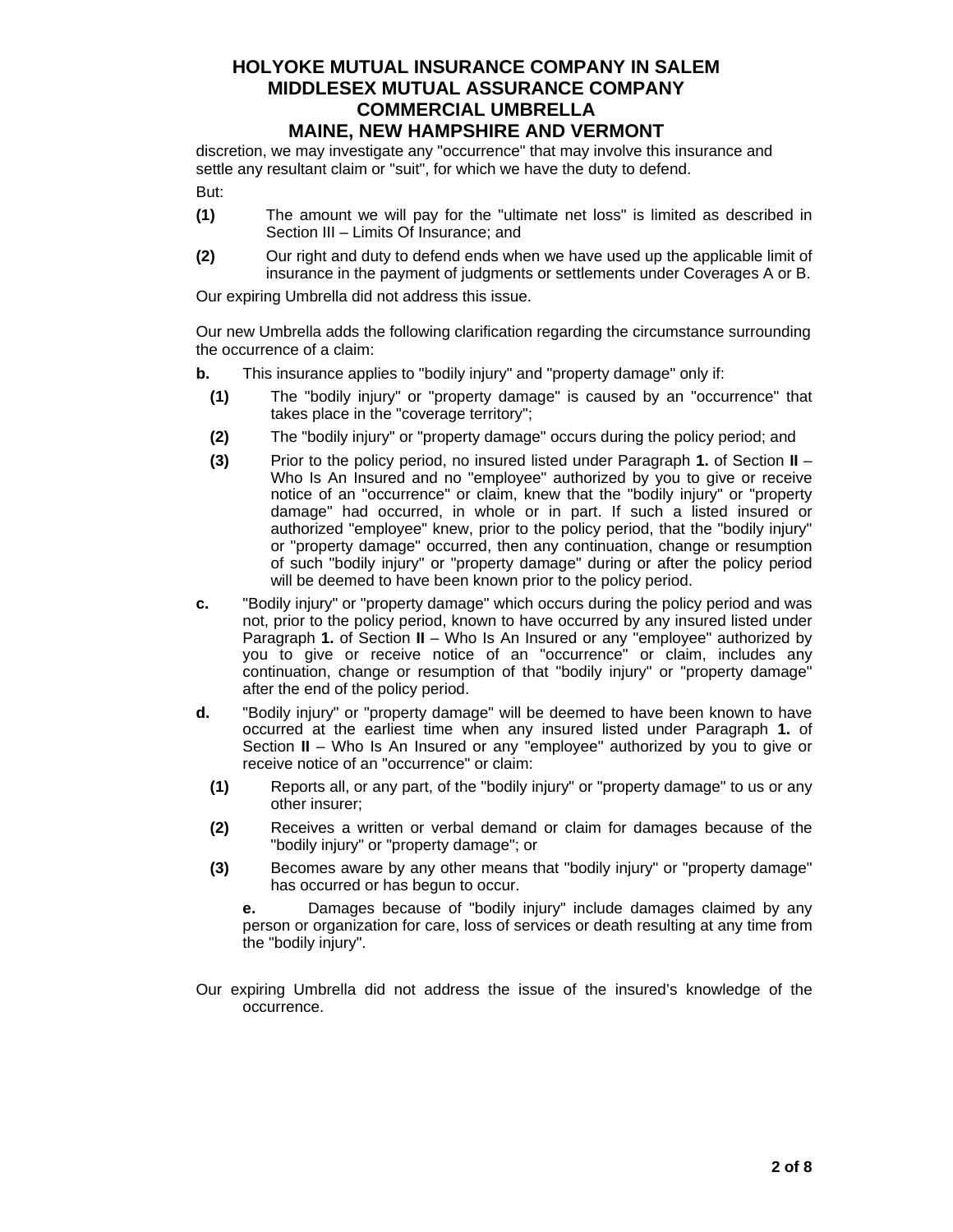### **EXCLUSIONS**

Our new Umbrella has named exclusions for ERISA and Employer's Liability.

 Our expiring Umbrella referred to did not individually name these exclusions but included them in the workers' compensation, unemployment compensation or disability benefits law or other similar law.

Our new Umbrella adds the following exclusions:

k.Racing Activities

"Bodily injury" or "property damage" arising out of the use of "mobile equipment" or "autos" in, or while in practice for, or while being prepared for, any prearranged professional or organized racing, speed, demolition, or stunting activity or contest.

t. Electronic Data

Damages arising out of the loss of, loss of use of, damage to, corruption of, inability to access or inability to manipulate electronic data.

Our expiring policy did not address these issues.

### **NEUTRAL CLARIFICATION**

Our new Umbrella ISO CU 00 01 states our duty to defend and Exclusions within each (Coverage A and B) Insuring Agreement.

In our expiring policy there is a separate section for Defense (Section II in form 0103).

#### **COVERAGE B PERSONAL AND ADVERTISING INJURY LIABILITY**

#### **COVERAGE RESTRICTION**

#### **INSURING AGREEMENT**

#### **Our new Umbrella adds the following clarification regarding the duty to defend:**

However, we will have no duty to defend the insured against any "suit" seeking damages for "personal and advertising injury" to which this insurance does not apply. At our discretion, we may investigate any "occurrence" that may involve this insurance and settle any resultant claim or "suit", for which we have the duty to defend.

But:

- (1) The amount we will pay for the "ultimate net loss" is limited as described in Section III – Limits Of Insurance; and
- (2) Our right and duty to defend ends when we have used up the applicable limit of insurance in the payment of judgments or settlements under Coverages A or B.

Our expiring Umbrella did not address this issue.

#### **EXCLUSIONS**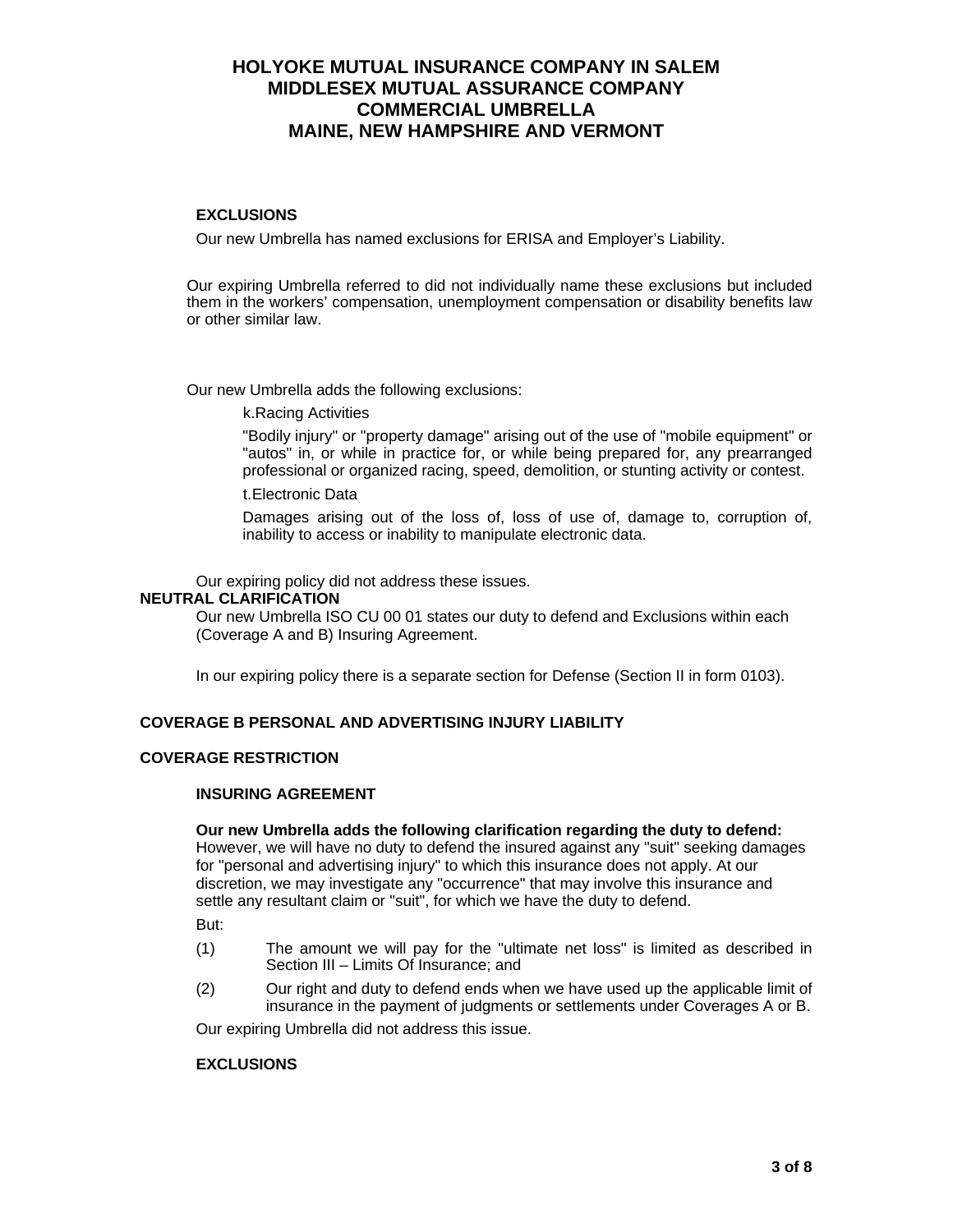Our new Umbrella expands the exclusion to Insureds in Media to include Internet Type Businesses as follows:

(10) Insureds In Media And Internet Type Businesses

Committed by an insured whose business is:

- **(a)** Advertising, broadcasting, publishing or telecasting;
- **(b)** Designing or determining content of websites for others; or
- **(c)** An Internet search, access, content or service provider.

However, this exclusion does not apply to Paragraphs **14.a., b.** and **c.** of "personal and advertising injury" under the Definitions Section.

For the purposes of this exclusion, the placing of frames, borders or links, or advertising, for you or others anywhere on the Internet, is not by itself, considered the business of advertising, broadcasting, publishing or telecasting.

(11) Electronic Chatrooms Or Bulletin Boards

Arising out of an electronic chatroom or bulletin board the insured hosts, owns, or over which the insured exercises control.

Our expiring Umbrella did not address the internet or chat rooms.

Our new Umbrella expands the exclusion of professional services.

### **SUPPLEMENTARY PAYMENTS COVERAGE A AND B**

#### **NEUTRAL CLARIFICATION**

Our new Umbrella add the clarifying clause regarding the payment of expenses when we have the right but not the duty to defend:

When we have the right but not the duty to defend the insured and elect to participate in the defense, we will pay our own expenses but will not contribute to the expenses of the insured or the "underlying insurer".

### **COVERAGE ENHANCEMENTS**

The cost of bail bonds has been increased from \$250 to \$2000 including traffic related law violations.

The amount of payment for loss of earnings has been increased from the actual loss sustained up to \$100 a day to the actual loss sustained up to \$250 a day.

Our New Umbrella provides coverage for an indemnitee of the insured as follows:

- **.**If we defend an insured against a "suit" and an indemnitee of the insured is also named as a party to the "suit", we will defend that indemnitee if all of the following conditions are met:
	- **a.** The "suit" against the indemnitee seeks damages for which the insured has assumed the liability of the indemnitee in a contract or agreement that is an "insured contract";
	- **b.** This insurance applies to such liability assumed by the insured;
	- **c.** The obligation to defend, or the cost of the defense of, that indemnitee, has also been assumed by the insured in the same "insured contract";
	- **d.** The allegations in the "suit" and the information we know about the "occurrence" are such that no conflict appears to exist between the interests of the insured and the interests of the indemnitee;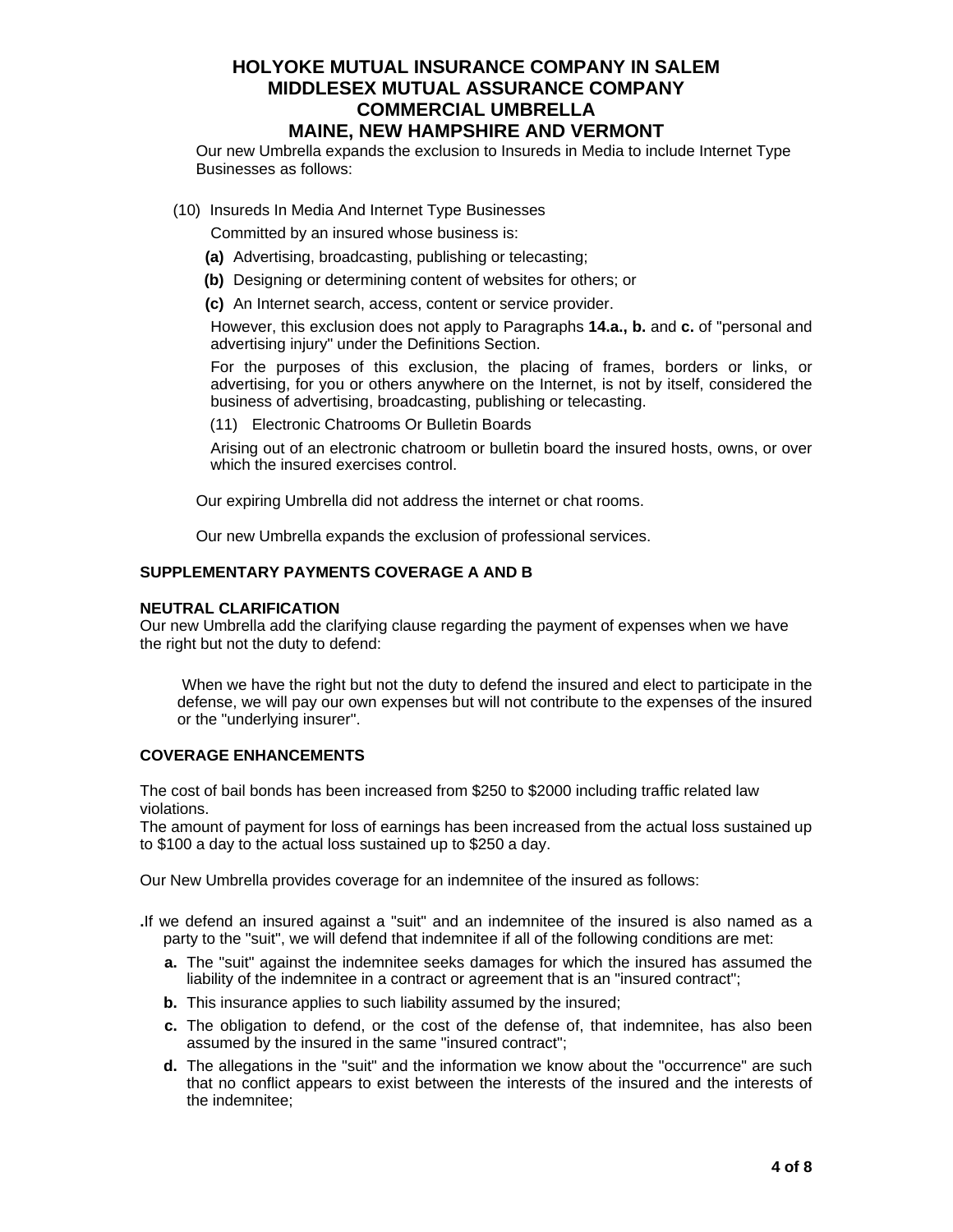- **e.** The indemnitee and the insured ask us to conduct and control the defense of that indemnitee against such "suit" and agree that we can assign the same counsel to defend the insured and the indemnitee; and
- **f.** The indemnitee:
	- **(1)** Agrees in writing to:
		- **(a)** Cooperate with us in the investigation, settlement or defense of the "suit";
		- **(b)** Immediately send us copies of any demands, notices, summonses or legal papers received in connection with the "suit";
		- **(c)** Notify any other insurer whose coverage is available to the indemnitee; and
		- **(d)** Cooperate with us with respect to coordinating other applicable insurance available to the indemnitee; and
	- **(2)** Provides us with written authorization to:
		- **(a)** Obtain records and other information related to the "suit"; and
		- **(b)** Conduct and control the defense of the indemnitee in such "suit".

So long as the above conditions are met, attorneys' fees incurred by us in the defense of that indemnitee, necessary litigation expenses incurred by us and necessary litigation expenses incurred by the indemnitee at our request will be paid as Supplementary Payments. Notwithstanding the provisions of Paragraph **2.b.(2)** of Section **I** – Coverage **A** – Bodily Injury And Property Damage Liability, such payments will not be deemed to be damages for "bodily injury" and "property damage" and will not reduce the limits of insurance.

Our obligation to defend an insured's indemnitee and to pay for attorneys' fees and necessary litigation expenses as Supplementary Payments ends when we have used up the applicable limit of insurance in the payment of judgments, or settlements, or the conditions set forth above, or the terms of the agreement described in Paragraph **f.** above, are no longer met.

Our expiring Umbrella did not address the indemnitee of the insured.

#### **SECTION II WHO IS AN INSURED**

#### **NEUTRAL CHANGE**

A limited liability company, a trust, volunteer workers and additional insureds named in the underlying are added as follows:

> A limited liability company, you are an insured. Your members are also insureds, but only with respect to the conduct of your business. Your managers are insureds, but only with respect to their duties as your managers.

> A trust, you are an insured. Your trustees are also insureds, but only with respect to their duties as trustees.

Volunteer Workers as defined in the policy

 Any additional insured under any policy of underlying insurance as defined in the policy.

#### **SECTION III LIMITS OF INSURANCE**

There are no fundamental changes from the expiring Umbrella policy to the new Umbrella policy.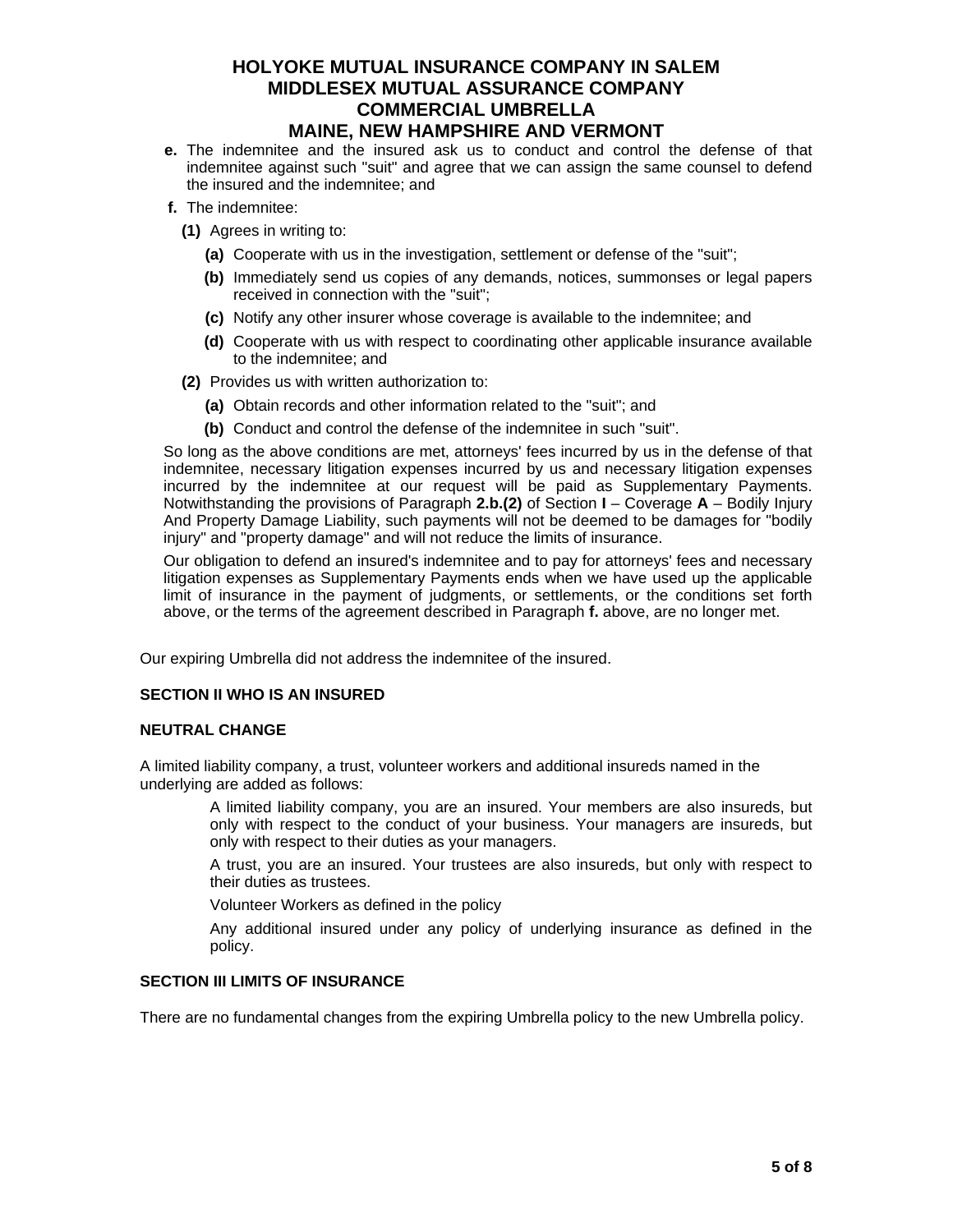### **SECTION IV CONDITIONS**

### **COVERAGE RESTRICTION**

Our new Umbrella contains the following new conditions: Representations or Fraud By accepting this policy, you agree: d. This policy is void in any case of fraud by you as it relates to this policy or any claim under this policy

### **NEURTAL CHANGE**

Our new Umbrella adds the following conditions as clarification:

Expanded Coverage Territory

 **a.** If a "suit" is brought in a part of the "coverage territory" that is outside the United States of America (including its territories and possessions), Puerto Rico or Canada, and we are prevented by law, or otherwise, from defending the insured, the insured will initiate a defense of the "suit". We will reimburse the insured, under Supplementary Payments, for any reasonable and necessary expenses incurred for the defense of a "suit" seeking damages to which this insurance applies, that we would have paid had we been able to exercise our right and duty to defend.

If the insured becomes legally obligated to pay sums because of damages to which this insurance applies in a part of the "coverage territory" that is outside the United States of America (including its territories and possessions), Puerto Rico or Canada, and we are prevented by law, or otherwise, from paying such sums on the insured's behalf, we will reimburse the insured for such sums.

- **b.** All payments or reimbursements we make for damages because of judgments or settlements will be made in U.S. currency at the prevailing exchange rate at the time the insured became legally obligated to pay such sums. All payments or reimbursements we make for expenses under Supplementary Payments will be made in U.S. currency at the prevailing exchange rate at the time the expenses were incurred.
- **c.** Any disputes between you and us as to whether there is coverage under this policy must be filed in the courts of the United States of America (including its territories and possessions), Canada or Puerto Rico.
- **d.** The insured must fully maintain any coverage required by law, regulation or other governmental authority during the policy period, except for reduction of the aggregate limits due to payments of claims, judgments or settlements.

Failure to maintain such coverage required by law, regulation or other governmental authority will not invalidate this insurance. However, this insurance will apply as if the required coverage by law, regulation or other governmental authority was in full effect.

Our expiring Umbrella did not address these issues.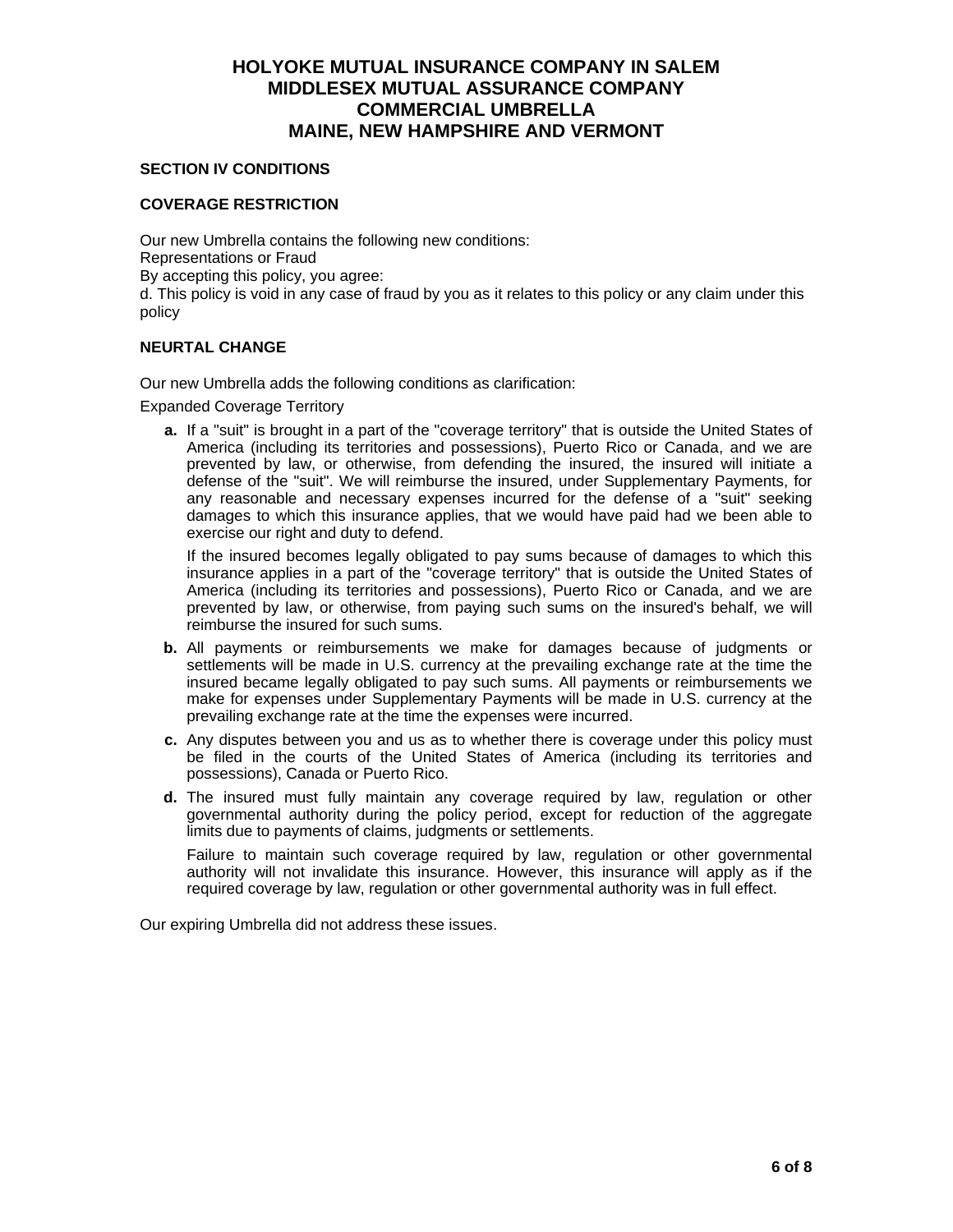### **SECTION V DEFINITIONS**

### **COVERAGE RESTRICTIONS**

Our new Umbrella revises the definitions of "mobile equipment" and "auto". Any land vehicle that had been classified as a piece of mobile equipment under your previous policy, will now be defined as an auto if that vehicle is subject to a compulsory or financial responsibility law or other motor vehicle insurance law where it is licensed or principally garaged. If the underlying insurance does not include an auto insurance policy (other than garage coverage), this revision represents a reduction in coverage. If the underlying includes a garage policy, this revision represents no change in coverage.

Our new Umbrella contains the following new definitions to clarify the meaning of words and terms in our policy:

"Insured contract" means:

- **a.** A contract for a lease of premises. However, that portion of the contract for a lease of premises that indemnifies any person or organization for damage by fire to premises while rented to you or temporarily occupied by you with permission of the owner is not an "insured contract";
- **b.** A sidetrack agreement;
- **c.** Any easement or license agreement, except in connection with construction or demolition operations on or within 50 feet of a railroad;
- **d.** An obligation, as required by ordinance, to indemnify a municipality, except in connection with work for a municipality;
- **e.** An elevator maintenance agreement;
- **f.** That part of any contract or agreement entered into, as part of your business, pertaining to the rental or lease, by you or any of your "employees", of any "auto". However, such contract or agreement shall not be considered an "insured contract" to the extent that it obligates you or any of your "employees" to pay for "property damage" to any "auto" rented or leased by you or any of your "employees".
- **g.** That part of any other contract or agreement pertaining to your business (including an indemnification of a municipality in connection with work performed for a municipality) under which you assume the tort liability of another party to pay for "bodily injury" or "property damage" to a third person or organization. Tort liability means a liability that would be imposed by law in the absence of any contract or agreement.

Paragraphs **f.** and **g.** do not include that part of any contract or agreement:

- **(1)** That indemnifies a railroad for "bodily injury" or "property damage" arising out of construction or demolition operations, within 50 feet of any railroad property and affecting any railroad bridge or trestle, tracks, road-beds, tunnel, underpass or crossing;
- **(2)** That pertains to the loan, lease or rental of an "auto" to you or any of your "employees", if the "auto" is loaned, leased or rented with a driver; or
- **(3)** That holds a person or organization engaged in the business of transporting property by "auto" for hire harmless for your use of a "covered auto" over a route or territory that person or organization is authorized to serve by public authority.

"Leased worker" means a person leased to you by a labor leasing firm under an agreement between you and the labor leasing firm, to perform duties related to the conduct of your business. "Leased worker" does not include a "temporary worker".